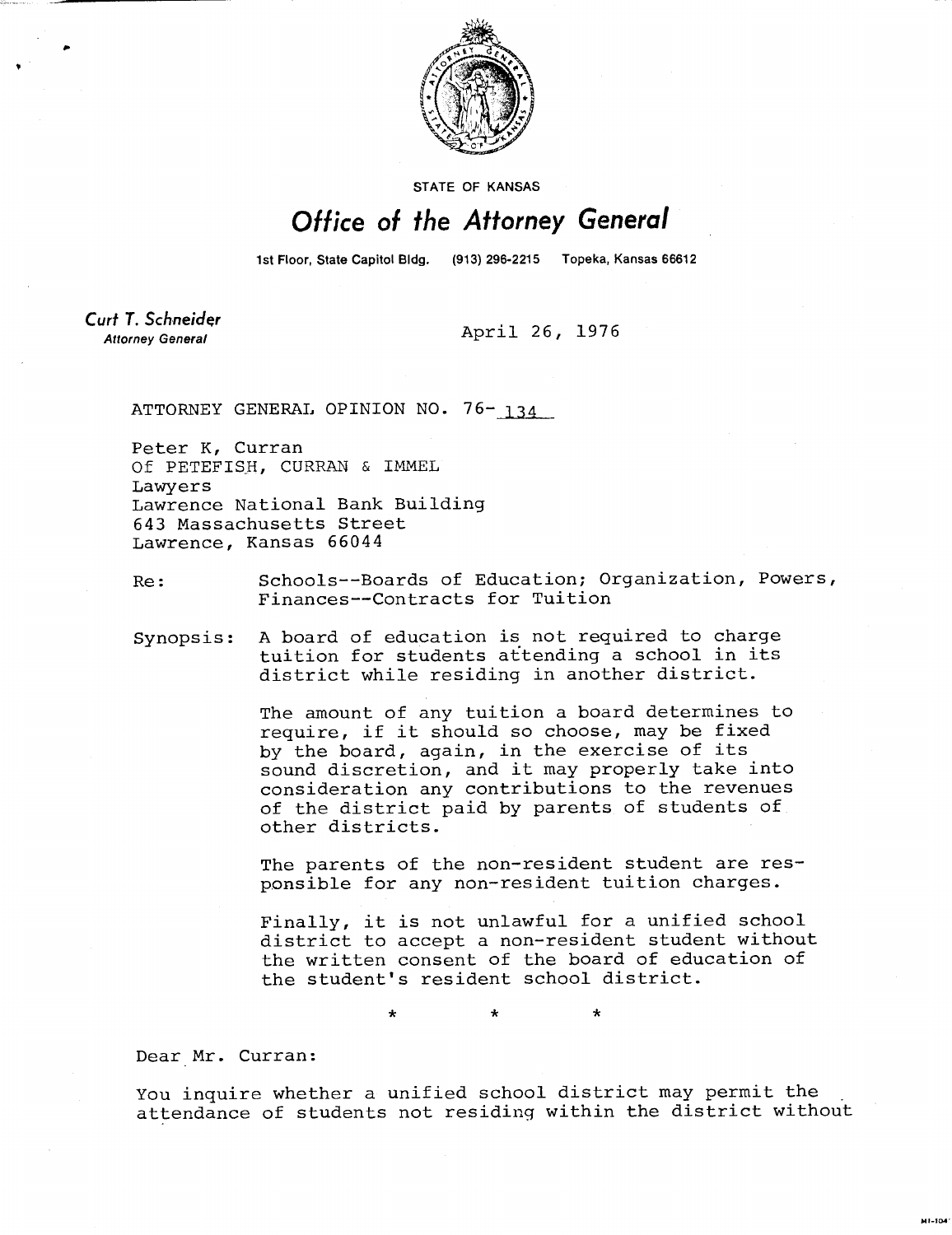Peter K. Curran Page Two April 26, 1976

the payment of tuition by either the school district where the student resides, or by the parents of the student.

K.S.A. 72-6757 states thus:

"Boards may contract with each other for the payment of tuition for students attending school in a unified district not of their residence. Such contracts may be made for students who reside at inconvenient or unreasonable distances from the schools maintained by their unified district or who should, for any other reason deemed sufficient by the board of their unified district, attend school in another unified district. A board may contract with a school district located in another state for the payment of tuition for students from this state attending schools in another state, or for students from another state attending school in this state. The board of the sending school shall provide for the transportation of such students in a manner provided by law." [Emphasis added.]

Contracts between boards of education for the payment of tuition for students attending a school in a district other than that of their residence may be entered into at the option of the board. A board of education is not required to charge tuition for students attending a school in its district while residing in another district. The adoption of a policy requiring tuition rests in the sound discretion of the board. I enclose a copy of an opinion of Attorney General Vern Miller to Jones Mason, dated June 28, 1971, reaching the same conclusion.

Inasmuch as your second and third questions are based upon the assumption that tuition is required, they are moot. It is sufficient to point out that the amount of any tuition a board determines to require, if it should so choose, may be fixed by the board, again, in the exercise of its sound discretion, and it may properly take into consideration any contributions to the revenues of the district paid by parents of students of other districts.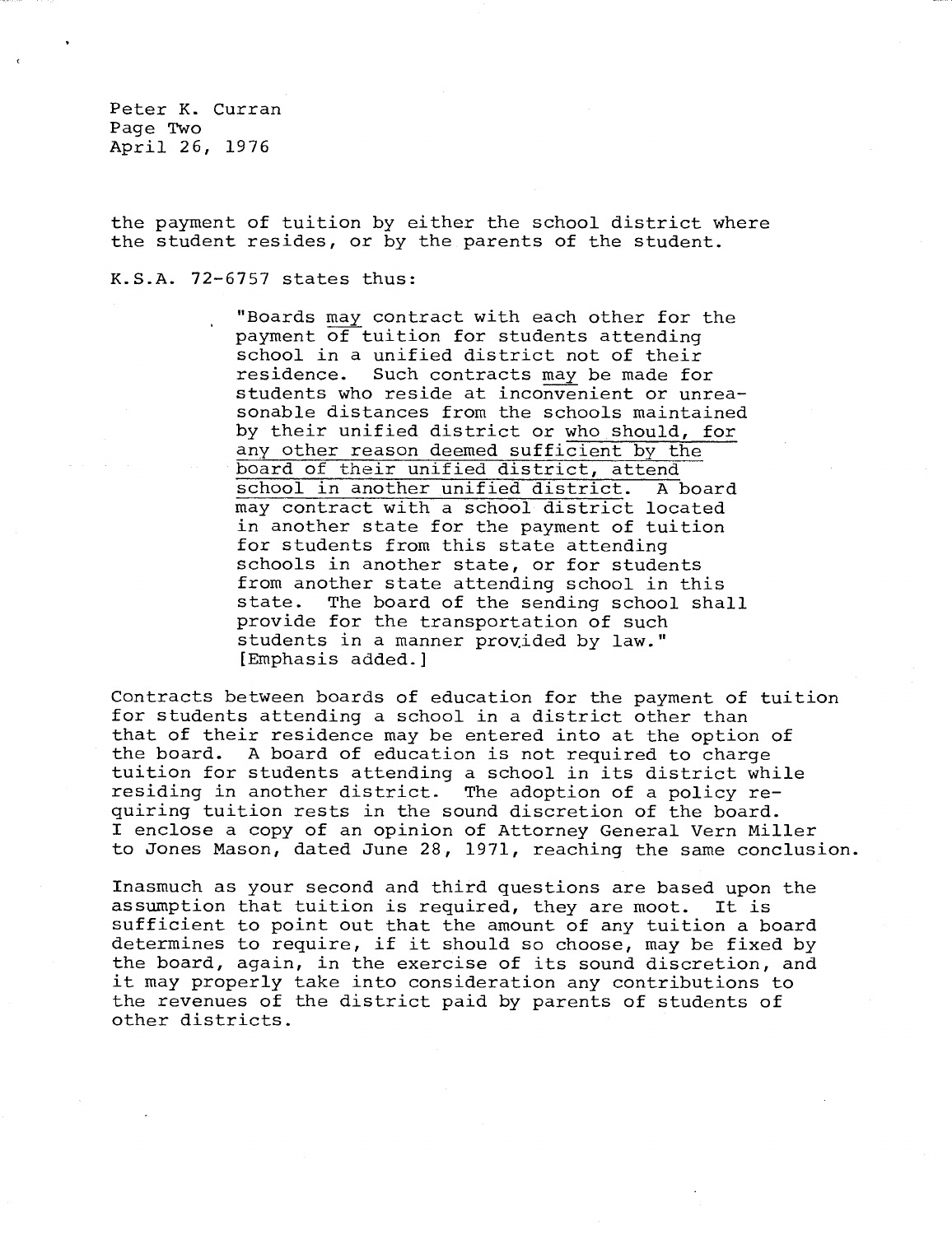Peter K, Curran Page Three April 26, 1976

If the board of education should determine to charge tuition, you ask whether the receiving school may charge the parents of the student a tuition fee directly, or whether K.S.A. 72- 6757 restricts the receiving district to payments from the district of the student's residence. The language of K.S.A.  $72-6757$  is permissive, as opposed to mandatory, in nature. Specifically, the statutes provide:

> "Such contracts may be made for students who reside at inconvenient or unreasonable distances from the schools maintained by their unified district or who should, for any other reason deemed sufficient by the board of their unified district, attend school in another unified district."

Thus, all boards of education are authorized to contract to pay the tuition of a student attending school in another unified district for those reasons therein specified or for any other reason deemed sufficient by the board. The decision to pay a resident student's tuition at a school in another district is one which rests with the, discretion of the board. Unless, the board determines that the circumstances of the individual student necessitates the attendance at a school located in another district, the parents of the student are responsible for any tuition assessed by the receiving school district. Presumably the words "inconvenient or unreasonable distances" are used in conjunction with K.S.A. 72-8302 which sets forth the factual circumstances under which the board must furnish transportation. If, after evaluation of the pertinent considerations the board determines the most feasible alternative is to pay the student's out-of-district tuition, K.S.A. 72-6757 merely permits the board to exercise that option. Otherwise, the parents of the non-resident student are responsible for any non-resident tuition charges.

Finally, you have inquired whether it is unlawful for a nonresident to attend a district school without the written permission of the board of the losing school district. Based upon an evaluation of the provisions contained in Chapter 72 of the Kansas Statutes Annotated and particularly K.S.A. 72-1046, K.S.A. 72-1111, K.S.A. 72-6757, and K.S.A. 72-8301, et seq.,my research has revealed no provision which requires the written permission of the board of the sending district before a student is eligible to attend school in another district. Therefore,